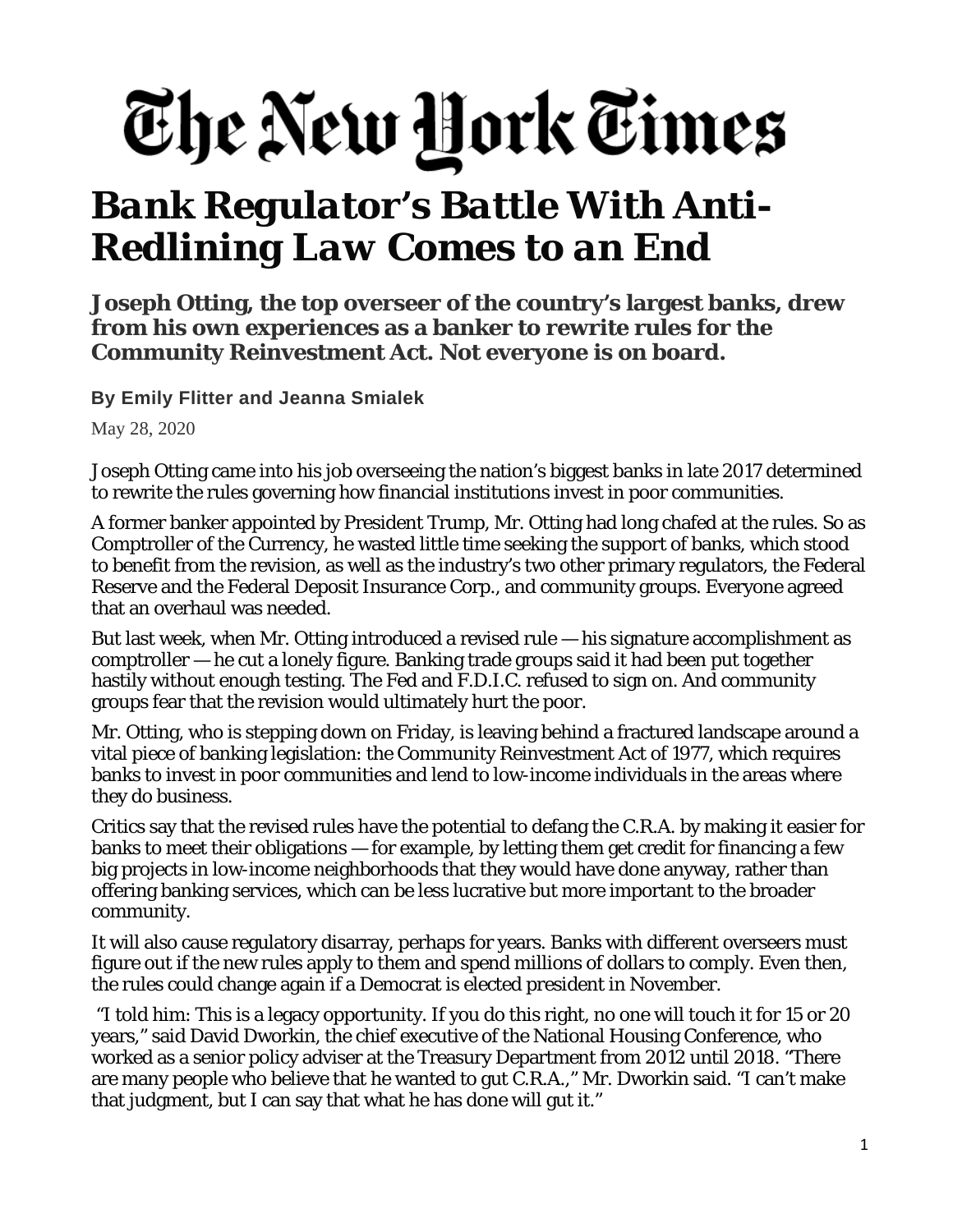Mr. Otting does not see it that way. "I believe the rule finalized by the O.C.C. will make a positive difference for all low- and moderate-income communities across the nation — many of which were ignored under the previous rule," he said in a statement to The Times last week. "I fully support a stronger C.R.A.."



Jonathan Ernst/Reuters

Comptroller of the Currency Joseph Otting collided with the Community Reinvestment Act. as chief executive of a California bank called OneWest.Credit.

A spokesman for Mr. Otting's office said that even though the other regulators did not sign on, the banks that conduct 70 percent of the activities that are assessed under the reinvestment act are subject to the new rules. (Banks with assets below \$2.5 billion can choose not to submit to the regulations.)

The reinvestment act was established to prevent redlining — a practice in which banks refused to lend in certain neighborhoods based on race, ethnicity or income — and ensure that less affluent communities had fair access to financial services.

Compliance is crucial for banks: Mergers and other regulatory approvals are contingent on it. Currently, banks are required to carry out a certain amount of economic activity — either lending, philanthropy, or other banking business — in low-income areas that usually align with their physical locations. But the law has become somewhat outdated in the era of online banking, because banks can attract customers and do business in areas far afield of their branch networks.

Years before he was comptroller, Mr. Otting collided with the C.R.A. as chief executive of a California bank called OneWest — then owned by Treasury Secretary Steven Mnuchin. In 2014, OneWest and another bank, CIT, agreed to a \$3.4 billion merger. Community groups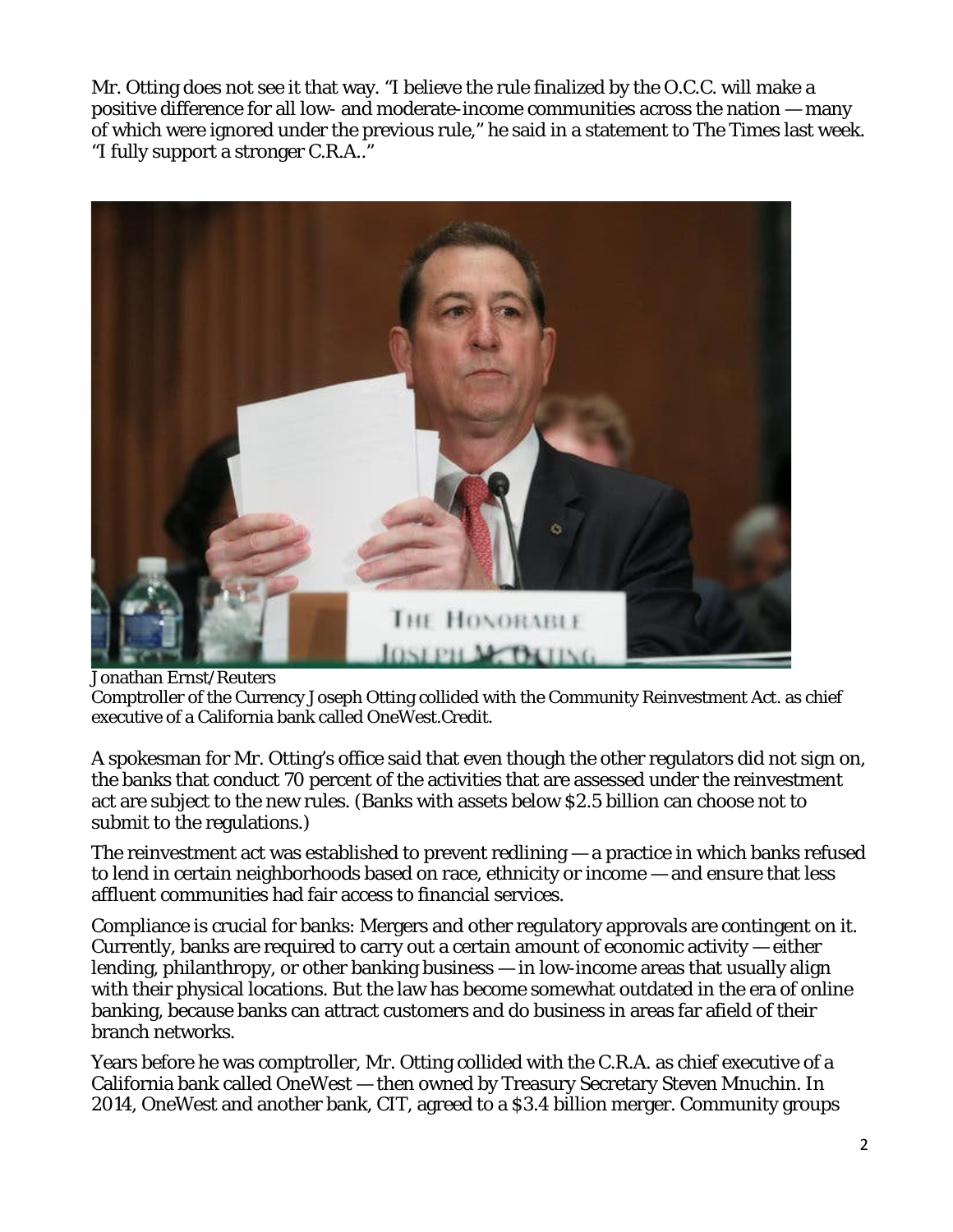nearly scuttled the deal by arguing that both banks had dismal records of complying with the reinvestment act.

One such group, the Greenlining Institute, [alleged](https://www.fmcrc.org/integrity_public_particpation_letter.pdf) that Mr. Otting had created the illusion of grass-roots support for the merger using a form email that could be personalized and sent in with a few clicks. According to the Fed, 2,093 of the 2,177 comments [ultimately](https://www.federalreserve.gov/newsevents/pressreleases/files/orders20150721a1.pdf) submitted in favor of the merger were identical form letters.

Regulators [approved](https://www.federalreserve.gov/newsevents/pressreleases/files/orders20150721a1.pdf) the merger after both banks pledged to increase their activity in poor communities, but Mr. Otting has said the experience left him with a sour taste.

"I went through a very difficult period with some community groups that didn't support our community, who came in at the bottom of the ninth inning, that tried to change the direction of our merger," he said at a banking [conference](https://www.wsj.com/articles/mnuchins-fight-with-activists-inspired-community-reinvestment-act-revamp-1537885753) in April 2018, The Wall Street Journal reported. "And so I have very strong viewpoints."

Even before Mr. Otting arrived in Washington in November 2017, Treasury officials were working on a plan to update the rules. A group of policymakers held more than 90 meetings with banks, community groups and trade organizations to determine the best way to reshape the requirements. They created a blueprint and presented it to Mr. Mnuchin, who signed off and sent it to the White House, and then to regulators.

Mr. Otting decided to do his own research. Last year, he toured multiple cities to talk about the law and listen to community feedback. He wanted to redo the rules based on his experience as a banker, he said, making them clearer and easier to follow. In December, he proposed a sweeping rewrite, and initially secured support from the F.D.I.C.

His plan specified which products, services and projects banks could undertake to fulfill their duties and boiled down the evaluation of their work in poor communities to a single metric. But it took away the most important tool that regulators and community groups had to hold banks to account — the discretion to argue that even if banks' activities looked good on paper, they weren't significant enough to help communities.

Officials at the Fed felt that Mr. Otting's proposal was poorly [designed](https://www.nytimes.com/2019/12/12/business/banks-federal-reserve-community-reinvestment-act.html) and began working on an alternative. When the central bank asked to include its own proposal for comment from stakeholders, Mr. Otting shot the idea down, according to two people familiar with the process. The Fed, led by Chair Jerome H. Powell, decided to let the O.C.C. go its own way.

"We worked to try to get fully aligned with the proposal — we weren't able to get there," Mr. Powell later told lawmakers. "They weren't able to get to our proposal either."

Negative reaction to the proposal was swift. Representative Maxine Waters, chairwoman of the House Financial Services Committee, called it ["misguided"](https://financialservices.house.gov/news/documentsingle.aspx?DocumentID=406269) and said any changes to the law must not be rushed through.

Community groups also attacked the plan, saying it could deprive poor and minority communities of access to credit. Banks, despite wanting a C.R.A. revamp, were also unhappy with Mr. Otting's rewrite.

The American Bankers Association, the largest of the bank trade groups, warned against finalizing the rule without extensive improvements, followed by testing of its measurement methods and a pilot program.

Much of the concern stemmed from the short time-frame that Mr. Otting envisioned for getting the new rule vetted. Banks and community groups had just 90 days to comment before his office would finalize it.